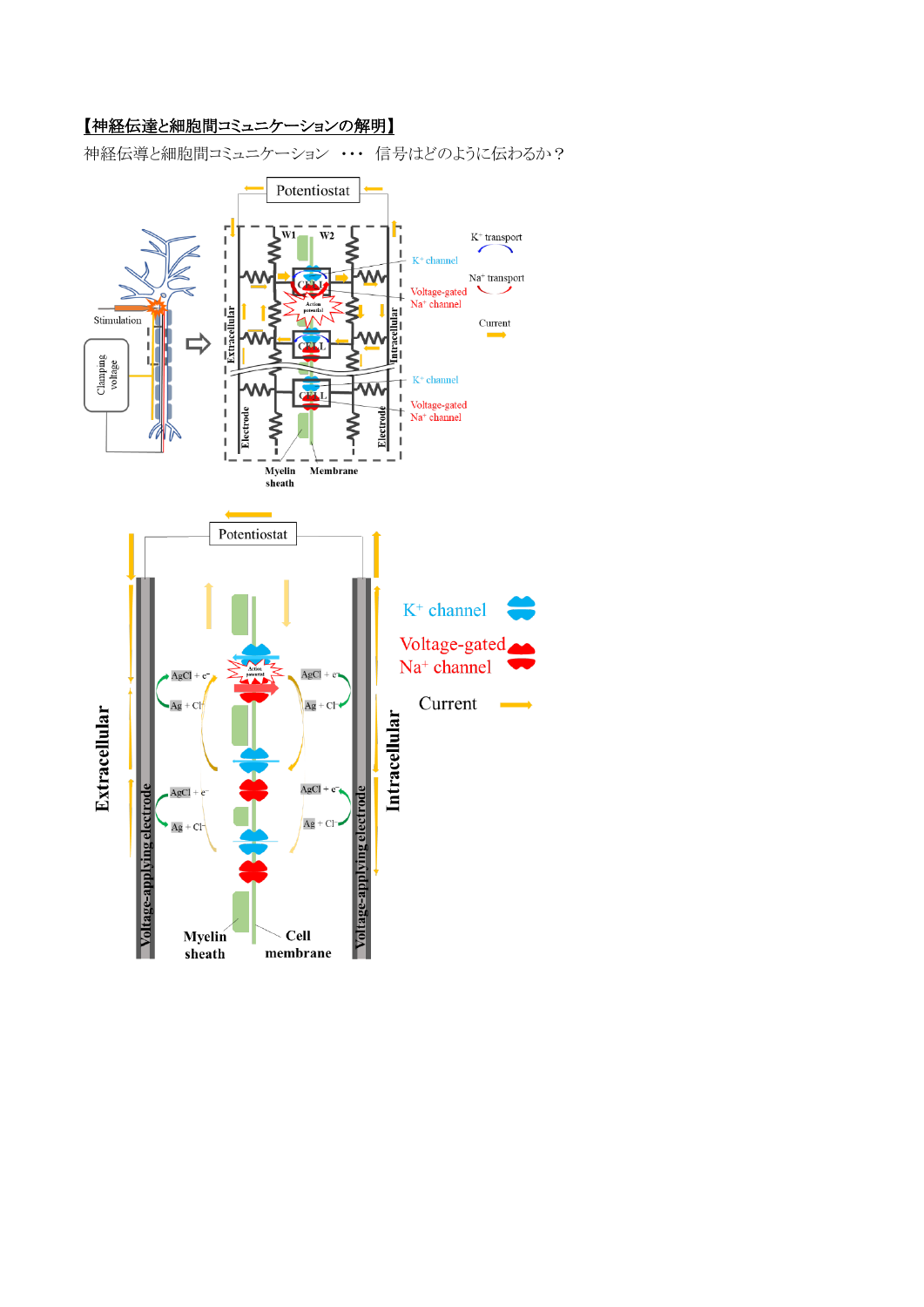

細胞間コミュニケーション …微生物のコロニー、器官 組織、ガンなど



## 細胞の同期現象

## …植物、筋肉、神経索、電気魚の発電器官など

- ・モデル系による神経伝導の機構解明
- ・モデル系による細胞間コミュニケーションの機構解明
- ・神経細胞、植物組織、細胞集合体での実測と挙動の解明
- ・神経伝導および細胞間コミュニケーションの計算機シミュレーション
- ・塩分濃度差発電

<関連論文>

- 1. Construction of a Liquid Membrane Cell for Power Generation Based on Salinity Gradient Energy Conversion Yamada, Y., Kitazumi, Y., Kano, K., Shirai, O. Chem. Lett., 49 1081-1083 (2020).
- 2. The Origin of Hyperpolarization Based on the Directional Conduction of Action Potential Using a Model Nerve Cell System

Kaji, M., Kitazumi, Y., Kano, K., and Shirai, O. Bioelectrochemistry, 128, 155-164 (2019).

3. Generating Change in Membrane Potential by External Electric Stimulation and Propagating the Change by Using Nerve Model Cell Systems Kaji, M., Shirai, O., Kitazumi, Y., and Kano, K.

Electrochim. Acta, 282, 89-96 (2018).

4. Electrochemical Interpretation of Propagation of the Change in the Membrane Potential Using the Goldman-Hodgkin-Katz Equation Shirai, O., Kitazumi, Y., and Kano, K.

Electroanalysis, 29, 2656-2664 (2017).

5. Proposal of a New Mechanism for the Directional Propagation of the Action Potential Using a Mimiking System